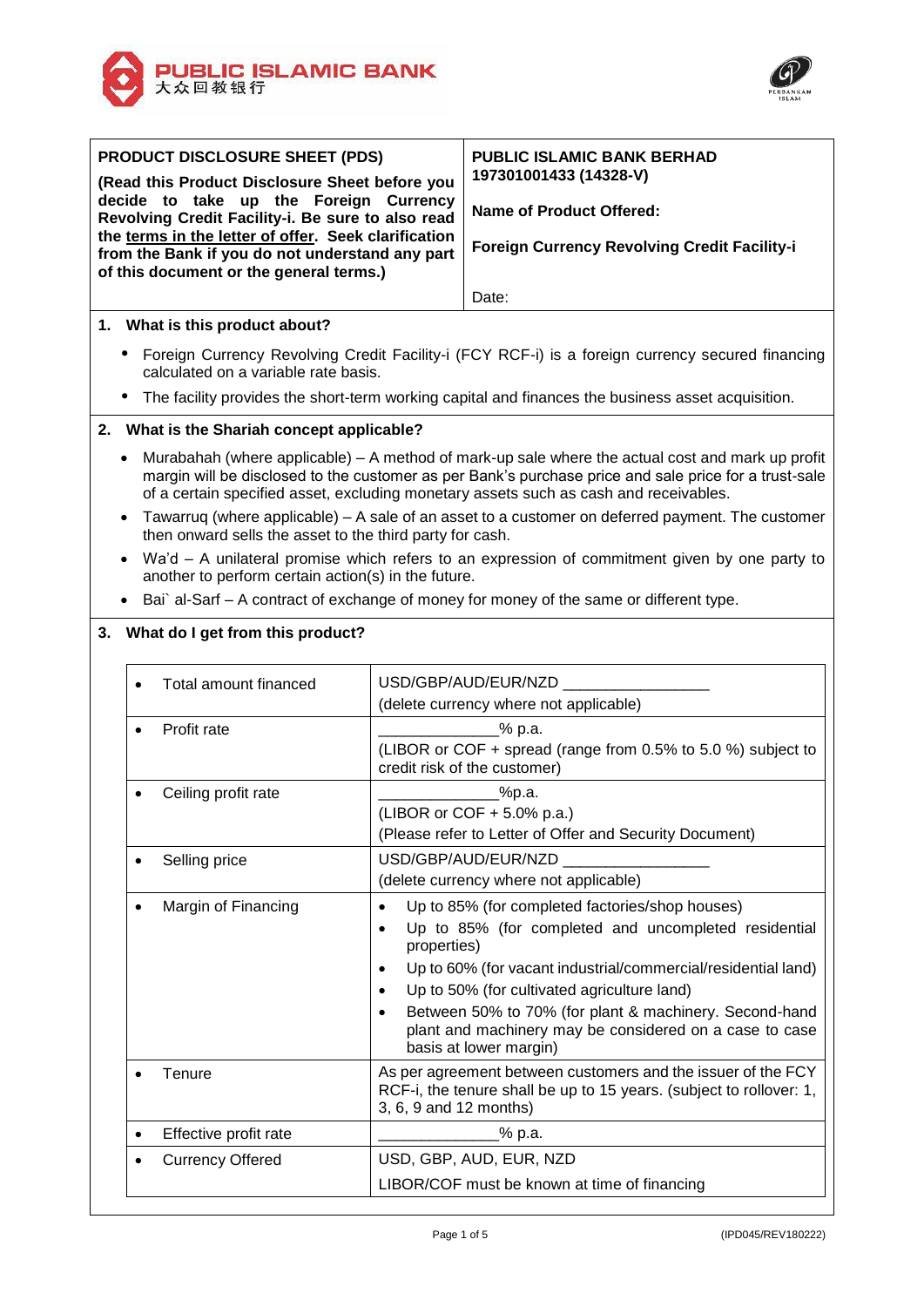



## **4. What are my obligations?**

- To service the monthly instalment. The monthly instalment is: FCY
- The total amount you must pay including the amount financed is: FCY

**Important:** Your monthly instalment and total payment amount will vary if the LIBOR changes.

| Rate                                                  | <b>Today</b><br>$(LIBOR=$<br>% | <b>If LIBOR</b><br>goes up 1% | <b>If LIBOR</b><br>goes up 2% |
|-------------------------------------------------------|--------------------------------|-------------------------------|-------------------------------|
| Monthly instalment                                    | <b>FCY</b>                     |                               |                               |
| Total profit cost at the end of financing<br>tenor    | <b>FCY</b>                     |                               |                               |
| Total payment amount at the end of<br>financing tenor | <b>FCY</b>                     |                               |                               |

 If applicable, rebate will be provided to the customer if there is a difference between the ceiling profit rate and the effective profit rate.

- If the financing tenure extends into retirement, you are to advise us on your plans to service the payment after your retirement.
- You are to furnish us all relevant information regarding financing taken from all financial institutions, cooperatives, building societies, credit companies and merchants that provide credit sales etc. and to fully and accurately disclose material information that has a bearing on our financing decision. Failure by you to disclose essential and correct information in the financing application as well as the consequences of providing incomplete or incorrect information may lead to a higher financing rate or rejection of your financing application.
- Three (3) month notice to the Bank is required for prepayment of Variable Rate facility, failing which profit of similar period will be charged.
- Customers are encouraged to use the Bank's panel lawyers.

### **5. What are the fees and charges I have to pay?**

| No. | <b>Fee and Charges</b>                                                           | <b>Amount (RM)</b>                                                           |  |
|-----|----------------------------------------------------------------------------------|------------------------------------------------------------------------------|--|
| 1.  | <b>Stamp Duty</b>                                                                |                                                                              |  |
|     | Letter of Offer                                                                  | 10.00                                                                        |  |
|     | <b>Other Security Document</b>                                                   |                                                                              |  |
|     | Letter of Set Off<br>$\bigcirc$                                                  | 10.00                                                                        |  |
|     | <b>Property Purchase Agreement</b><br>$\circ$                                    | Exempted from duty under Stamp Duty Order<br>(Remission) 2015 P.U. (A) 308   |  |
|     | Property Sale Agreement/<br>$\circ$<br>Property Sale Agreement Cum<br>Assignment | RM5.00 (not subject to GST) for every<br>RM1,000.00 (or part thereof)        |  |
|     | Charge Annexure/Deed of<br>$\circ$<br>Assignment                                 | One-fifth of the duty on the principal security but<br>not exceeding RM10.00 |  |
|     | Letter of Guarantee<br>$\circ$                                                   | One-fifth of the duty on the principal security but<br>not exceeding RM10.00 |  |
| 2.  | <b>SWIFT Charges</b>                                                             |                                                                              |  |
|     | <b>Destination</b>                                                               |                                                                              |  |
|     | Singapore                                                                        | 15.00                                                                        |  |
|     | All other countries                                                              | 30.00                                                                        |  |

For full list of fees and charges, please visit our website at www.publicislamicbank.com.my.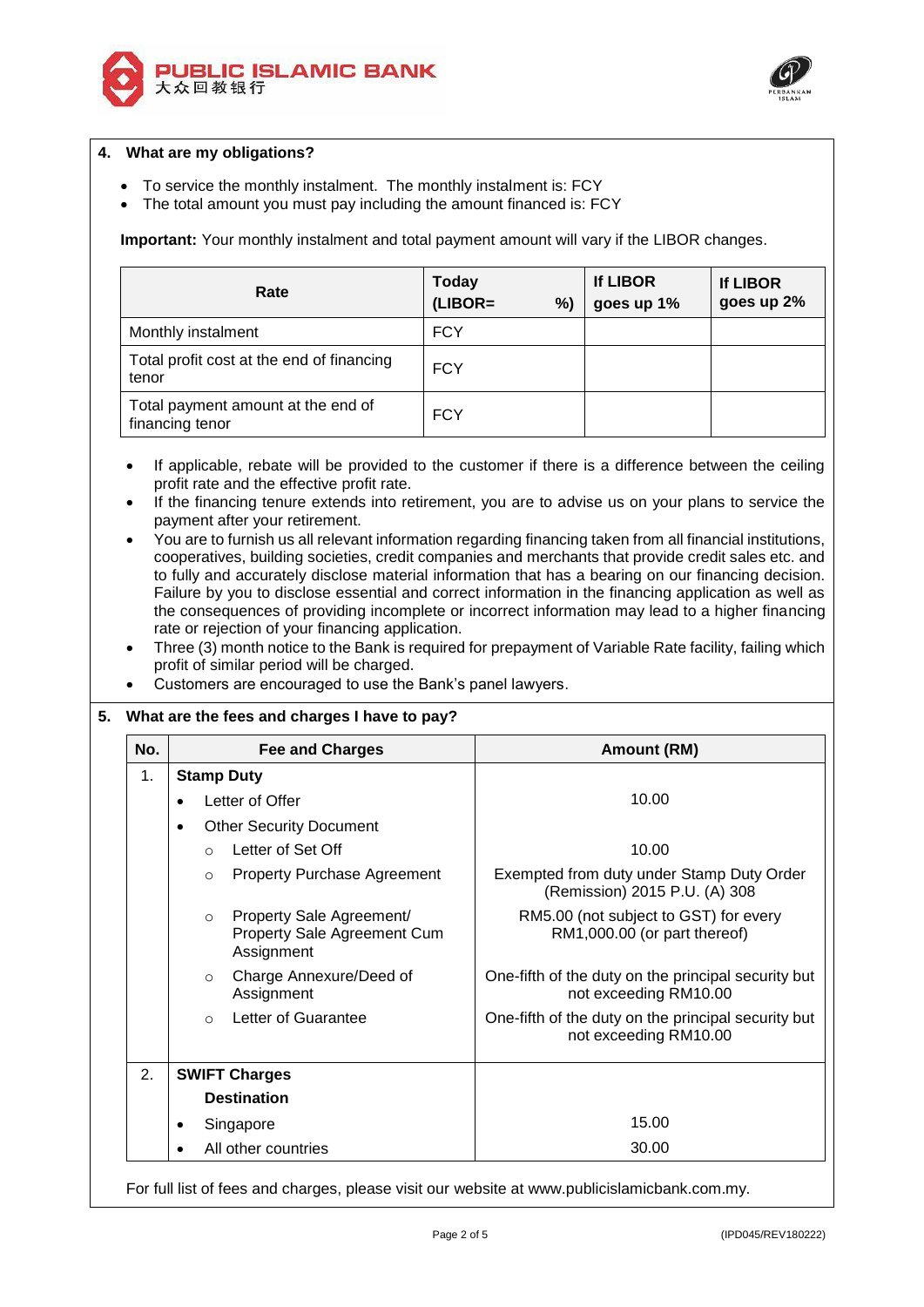



# **6. What if I fail to fulfil my obligations?**

- Unless otherwise stipulated under the respective type of facility, all overdue instalment shall be levied with compensation fees of 1% p.a. on overdue amount. All amount outstanding of expired facility shall be levied with compensation at daily prevailing Islamic Interbank Money Market (IIMM) rate.
- The Bank has the right at any time without notice to you to debit your current/savings account with us towards payment of the monthly payment of the financing and any other charges and/or fees incurred in the granting of the financing including takaful contribution, quit rent, assessment, cost of an updated/revised valuation reports, legal fees for preparation and perfection of security documents by Bank's solicitors, legal costs incurred in relation to enforcement of security/recovery cost and any other cost or expenses incidental thereto.
- Legal action will be taken if you fail to respond to reminder notices. Your property may be foreclosed and you will have to bear all legal costs. You are also responsible to settle any shortfall after your property is sold.
- Legal action against you may affect your credit rating leading to credit being more difficult or expensive to you.

## **7. What if I fully settle the financing before its maturity?**

- Lock-in period: Not applicable.
- Early settlement charges during lock-in period: Not applicable.
- Bank will grant Ibra' (Rebate) on the early settlement of the financing on the balance of unearned profit based on remaining tenure.
- Ibra' (rebate) An act by a person relinquishing his rights to collect payment due from another person. The Bank may grant ibra' to customers of a sale based financing who settled their facility prior to the agreed settlement period as stipulated in the agreement.
- If rebate is applicable, the computation is as follows:

Ibra' = Deferred profit - Fees and charges, if any

- Deferred profit = Total contracted profit Accrued Profit
- Total contracted profit = Selling Price Purchase Price (financing amount)
- Accrued profit is calculated on Effective Profit Rate of the outstanding Purchase Price (Financing Amount) being utilised.

### **8. Do I need a guarantor or collateral?**

Acceptable collateral/guarantor may be required from customers subject to the Bank's requirements.

### **9. Do I need any insurance/Takaful coverage?**

- Normally customer does not require to take the Takaful as it is for short term working capital financing.
- The Takaful plan is to be taken from Takaful operators based on a case to case basis.
- Customers are encouraged to use the Bank's Takaful operators.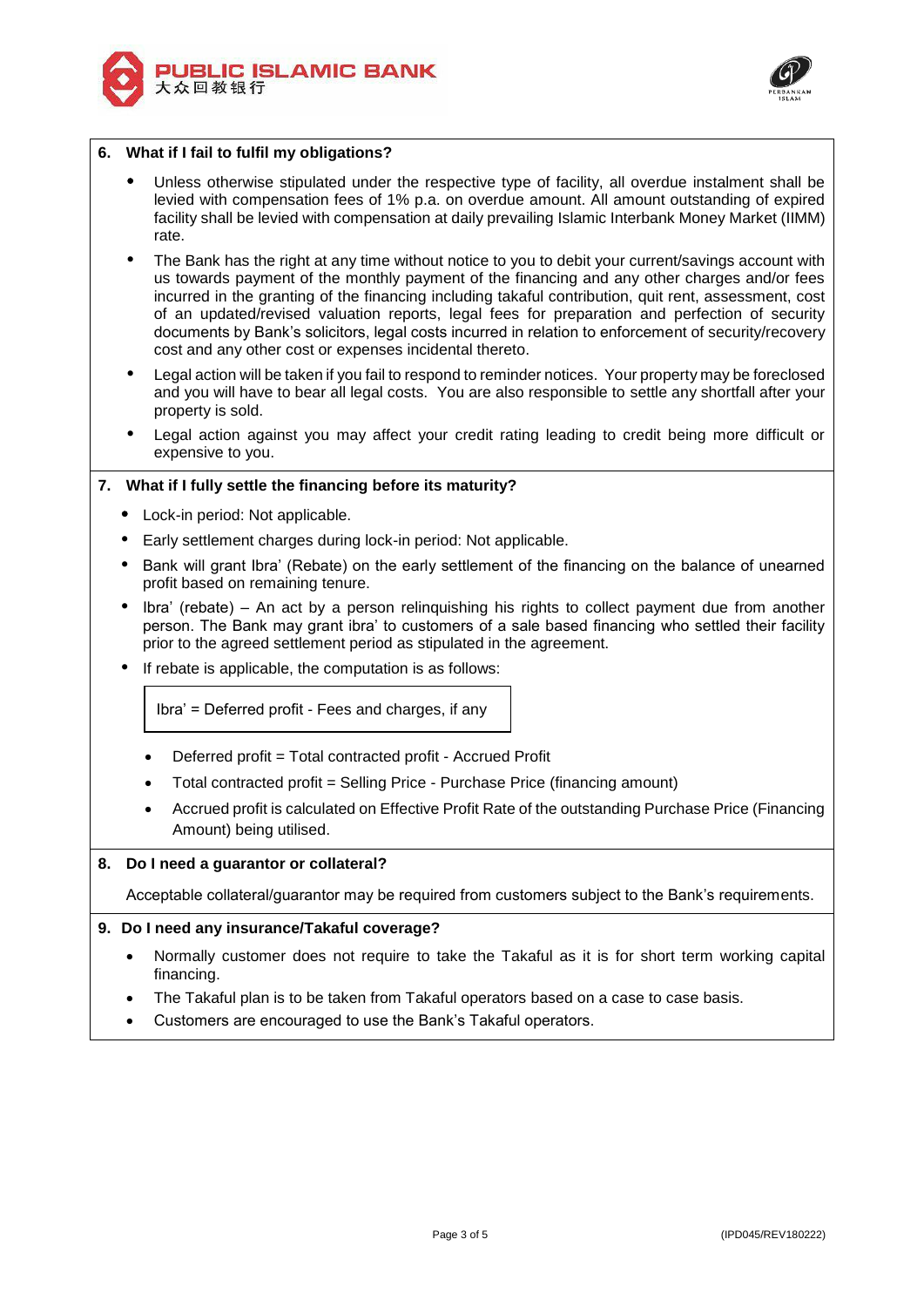



#### **10. What are the major risks?**

Customers of FCY RCF-i will be exposed to the following risks:

Foreign exchange risk/cross currency risk

Foreign exchange risk/cross currency risk is a risk associated with financing that is denominated in a foreign currency. The fluctuations in foreign exchange markets may affect the financing and the instalment amounts upon conversion to the foreign currency.

 The profit rate might change according to changes in the reference rates. An increase in reference rate may result in higher monthly payments.

#### **11. What do I need to do if there are changes to my contact details?**

It is important that you inform us (in writing addressed to the account holding branch) of any change in your contact details to ensure that all correspondences reach you in a timely manner.

#### **12. Where can I get assistance and redress?**

- If you have difficulties in making payments, you should contact us earliest possible to discuss payment alternatives.
- If you wish to complain on the products or services provided by us, you may contact us at:

|                                        | <b>Public Islamic Bank Berhad</b><br>25th floor, Menara Public Bank<br>146, Jalan Ampang<br>50450 Kuala Lumpur |                                                                                                              |  |  |  |
|----------------------------------------|----------------------------------------------------------------------------------------------------------------|--------------------------------------------------------------------------------------------------------------|--|--|--|
| Telephone<br>Fax<br>E-mail<br>Web Site | ÷<br>÷<br>$\bullet$<br>٠<br>٠                                                                                  | 1-800-22-5555<br>03-2162 2224<br>islamicbkg@publicislamicbank.com.my<br>https://www.publicislamicbank.com.my |  |  |  |

 Alternatively, you may seek the services of Agensi Kaunseling dan Pengurusan Kredit (AKPK), an agency established by Bank Negara Malaysia to provide free services on money management, credit counselling and debt restructuring for individuals. You can contact AKPK at:

 Tingkat 8, Maju Junction Mall 1001, Jalan Sultan Ismail 50250 Kuala Lumpur Telephone : 03-2616 7766 E-mail : enquiry@akpk.org.my

 If your query or complaint is not satisfactorily resolved by us, you may contact Bank Negara Malaysia TELELINK at:

| <b>Customer Contact Centre (BNMTELELINK)</b> |  |                                                                    |  |  |  |
|----------------------------------------------|--|--------------------------------------------------------------------|--|--|--|
| Bank Negara Malaysia                         |  |                                                                    |  |  |  |
| P.O. Box 10922                               |  |                                                                    |  |  |  |
| 50929 Kuala Lumpur                           |  |                                                                    |  |  |  |
| Telephone                                    |  | $: 1-300-88-5465(1-300-88-LINK)$                                   |  |  |  |
| Overseas                                     |  | 603-2174 1717                                                      |  |  |  |
| <b>Operating Hours</b>                       |  | $9:00$ a.m. $-5:00$ p.m. (Monday $-$ Friday except public holiday) |  |  |  |
| Web Form                                     |  | telelink.bnm.gov.my                                                |  |  |  |

#### **13. Where can I get further information?**

Should you require additional information on the financing, please refer to the *bankinginfo* website at www.bankinginfo.com.my.